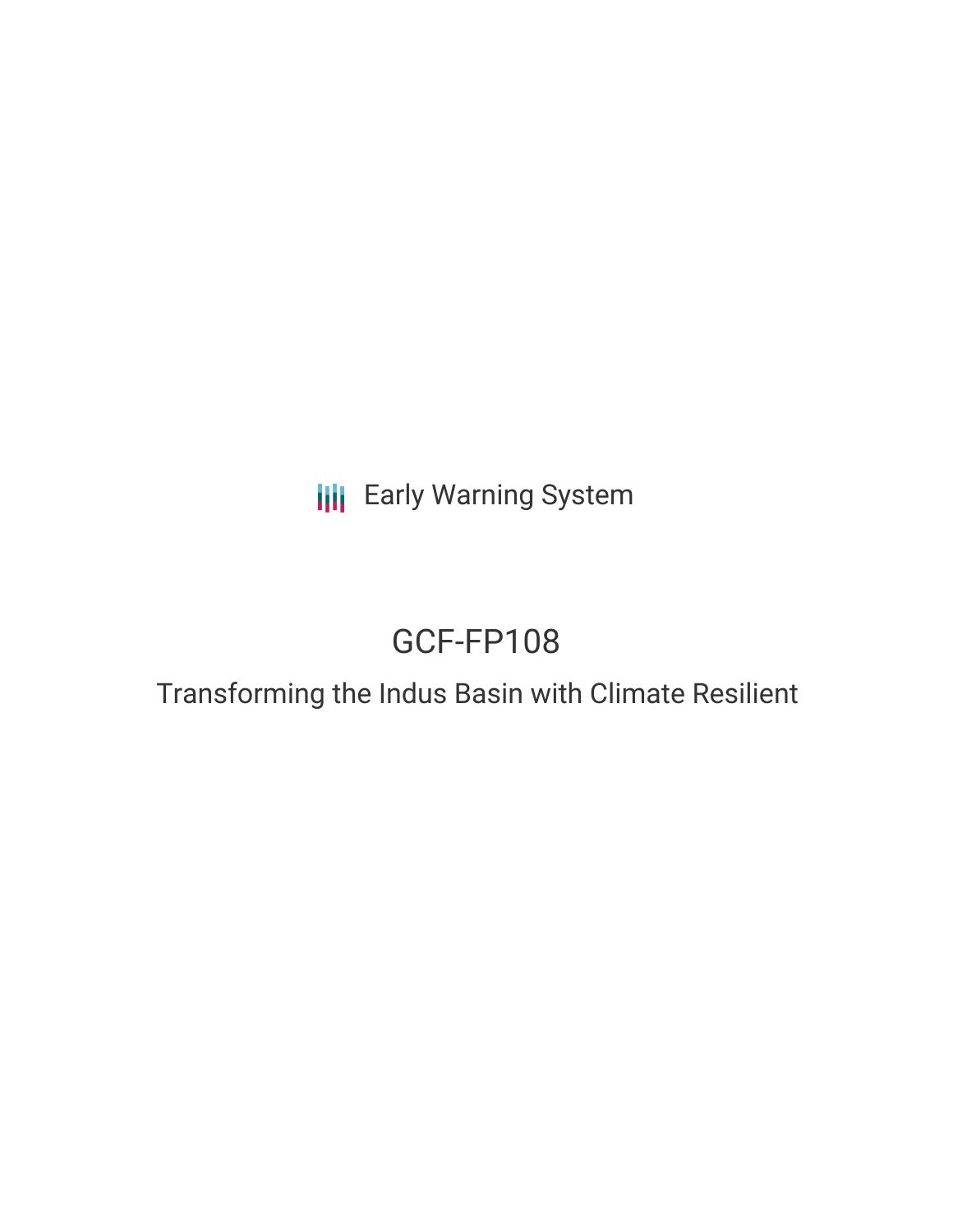

#### **Quick Facts**

| <b>Countries</b>               | Pakistan                                                                                       |
|--------------------------------|------------------------------------------------------------------------------------------------|
| <b>Specific Location</b>       | Punjab: Dera Ghazi Khan, Khanewal, Lodhran, Multan and Muzzafargar; Sindh:Sanghar and Umer Kot |
| <b>Financial Institutions</b>  | Green Climate Fund (GCF)                                                                       |
| <b>Status</b>                  | Proposed                                                                                       |
| <b>Bank Risk Rating</b>        | B                                                                                              |
| <b>Borrower</b>                | Agriculture and Water Management Food and Agriculture Organization of the United Nations (FAO) |
| <b>Sectors</b>                 | Agriculture and Forestry, Climate and Environment, Water and Sanitation                        |
| <b>Investment Type(s)</b>      | Grant                                                                                          |
| <b>Investment Amount (USD)</b> | $$34.99$ million                                                                               |
| <b>Project Cost (USD)</b>      | $$47.69$ million                                                                               |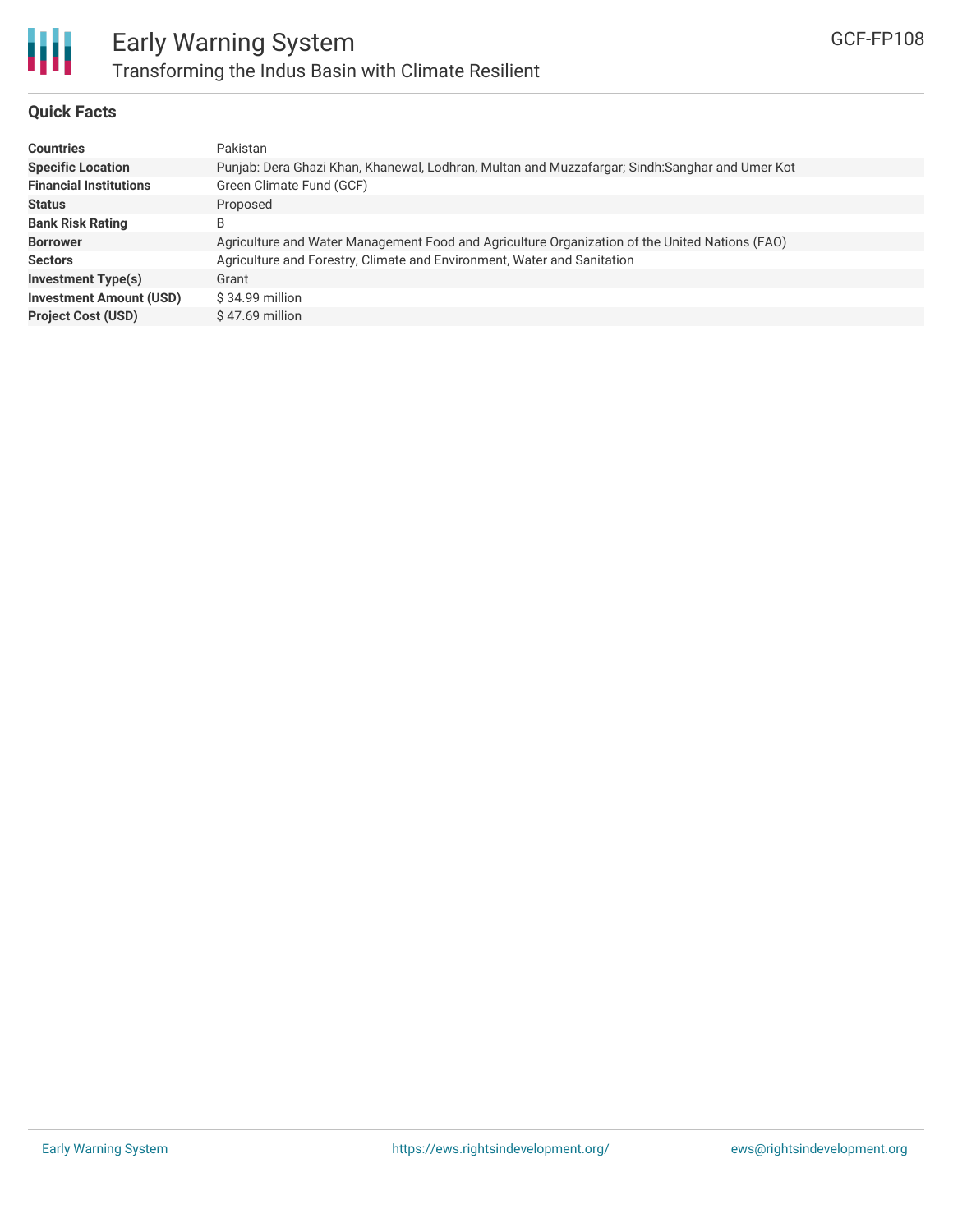

#### **Project Description**

According to the project document, "[...]The project objective is to transform agriculture in the Basin by increasing resilience among the most vulnerable farmers and strengthening Government's capacity to support their communities to adapt. To do this, the project will develop the country's capacity to get and use the information it needs to cope with the impacts of climate change on agriculture and water management by putting in place state-of-the art technology (Component 1). It will build farmers resilience to climate change through skills, knowledge and technology (Component 2), and create a wider enabling environment for continuous adaptation and expanded sustainable uptake of climate-resilient approaches (Component 3).

The project will be implemented in eight districts in Punjab and Sindh Provinces over a six-year period at a total cost of USD 47.69 million. The Ministry of Climate Change, currently Pakistan's National Designated Authority, will provide general oversight while selected responsible entities from federal, provincial and local government will work with project staff to implement specific activities. They will collaborate with partners from civil society and the private sector, particularly at the field-level, to provide training and other services to agricultural producers. About 1.3 million rural people will be direct project beneficiaries, including women farmers as well as professionals involved in project capacity development. The project will have an economic rate of return of about 16.5 percent and costs per beneficiary of about USD 37."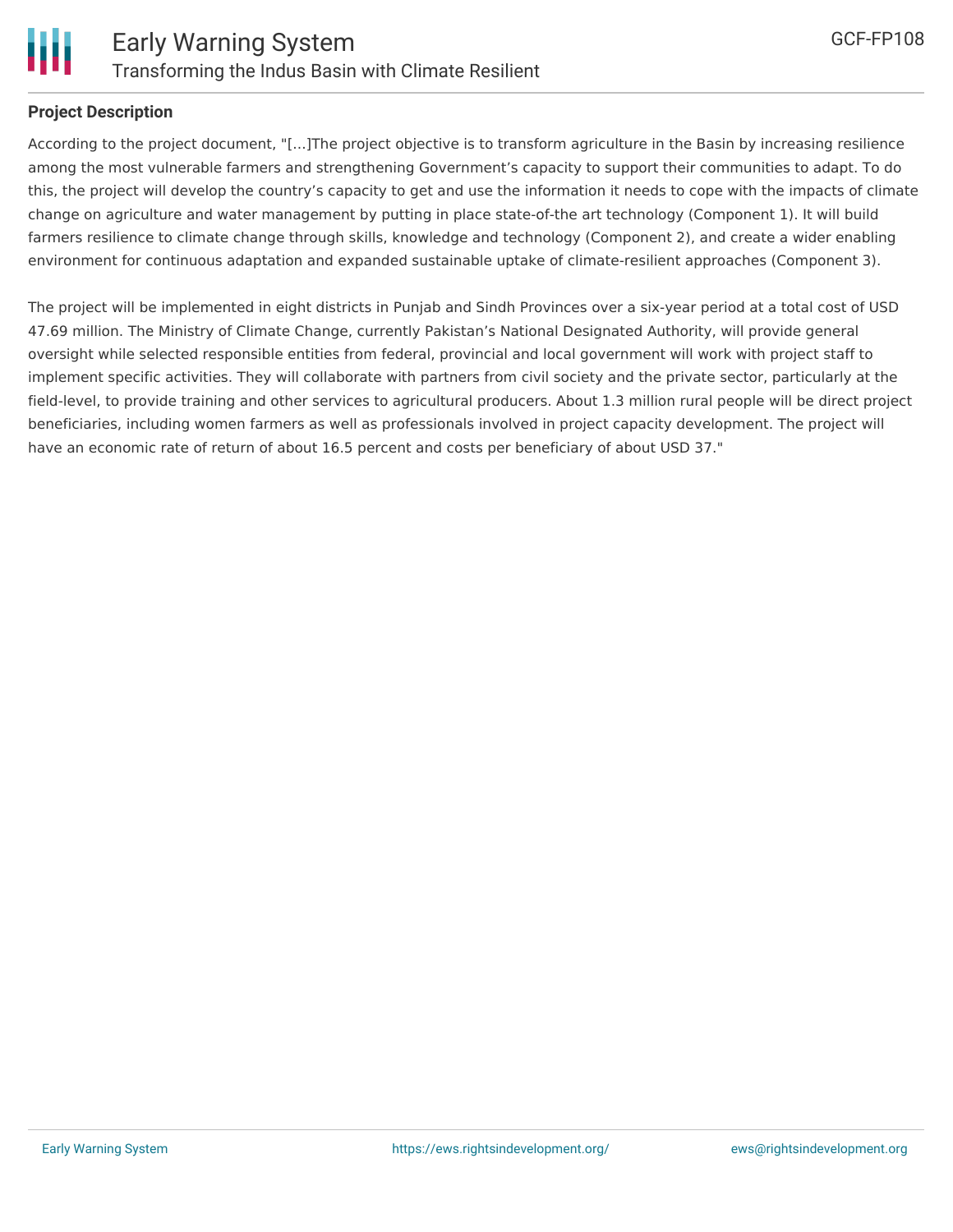

#### **Investment Description**

Green Climate Fund (GCF)

Co-financing:

Grant from Punjab government US\$ 8.00 million

Grant from Sindh government US\$ 4.70 million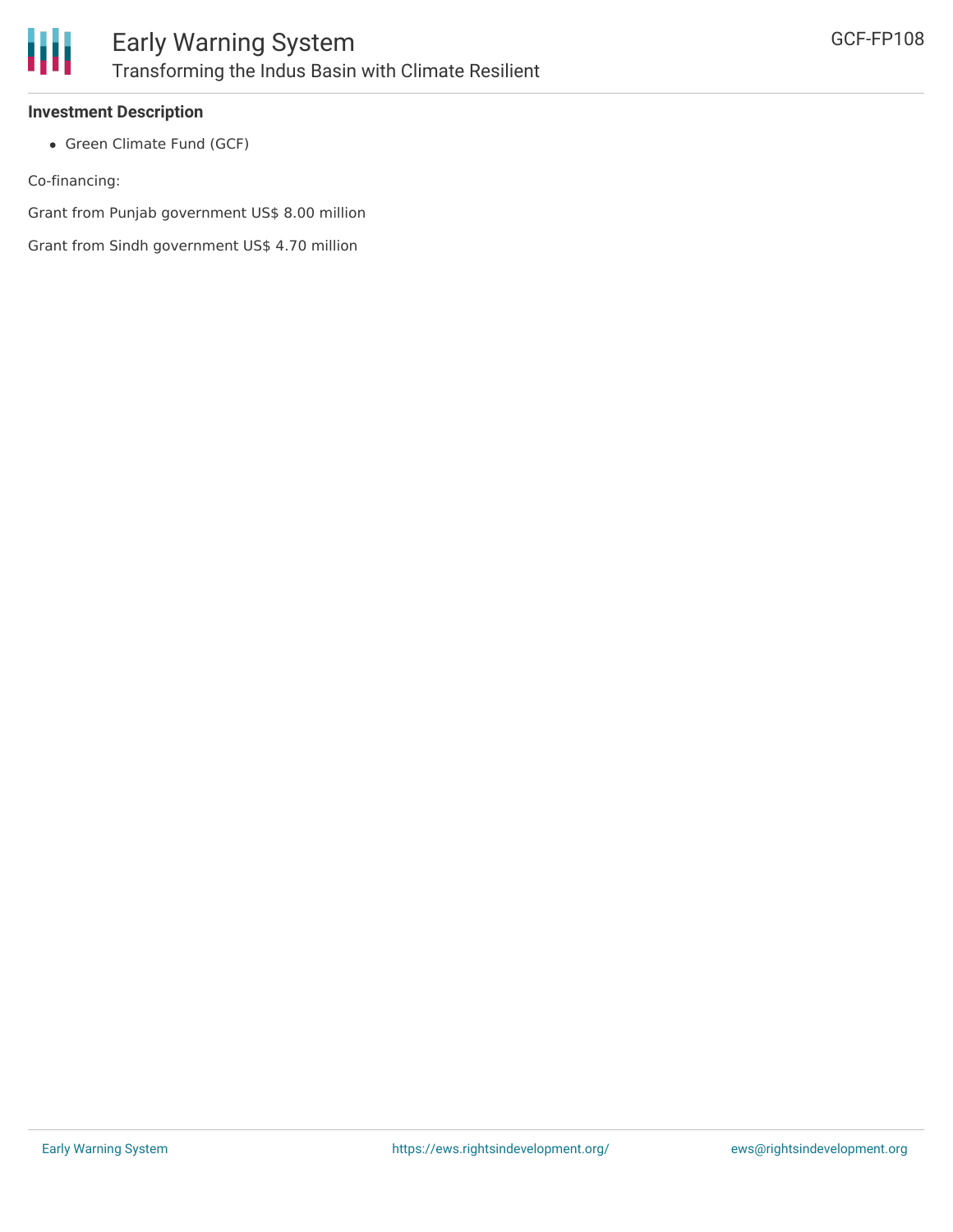

#### **Contact Information**

Daniel Gustafson, Deputy Director General, FAO Email: Daniel.Gustafson@fao.org; [DDG-P@fao.org](mailto:DDG-P@fao.org) Telephone number:+39 0657056320 Mailing address: Viale delle Terme di Caracalla00153 Rome, Italy

#### **ACCESS TO INFORMATION**

Requests for project information may be submitted using the IDP Request for Information by email to: [disclosure@gcfund.org](mailto:disclosure@gcfund.org).

You can also submit an information request using this online form: <https://www.greenclimate.fund/about/disclosure/form>. Additionally, if information requested is denied, an appeal can be filed to the Information Appeals Panel: [iap@gcfund.org](mailto:iap@gcfund.org). You can learn more about the Information Appeals Panel at: <https://www.greenclimate.fund/about/disclosure/appeals>**.**

#### **ACCOUNTABILITY MECHANISM OF GREEN CLIMATE FUND**

The Independent Redress Mechanism (IRM) addresses complaints by people who believe they are negatively affected or may be affected by projects or programmes funded by the Green Climate Fund (GCF). The complainant can raise issues related to any of GCF's policies and procedures, including those relating to social and environmental issues, indigenous peoples, gender, and information disclosure, among others. If you submit a complaint to the IRM, it may seek to address the issues raised by facilitating problem solving or conducting a [compliance](https://irm.greenclimate.fund/about-the-irm/how-we-work) process. You can learn more about the Independent Redress Mechanism and how to file a complaint at <https://irm.greenclimate.fund/>.

You can access a video about the IRM (English) at: <https://youtu.be/1LanbriVhfs>.

A brochure about the IRM can be accessed in English, French, Spanish, Portuguese, Arabic, Mandarin, Mongolian, Vietnamese, Russian, Ukrainian, Korean, German, and Kiswahili at: <https://irm.greenclimate.fund/>.